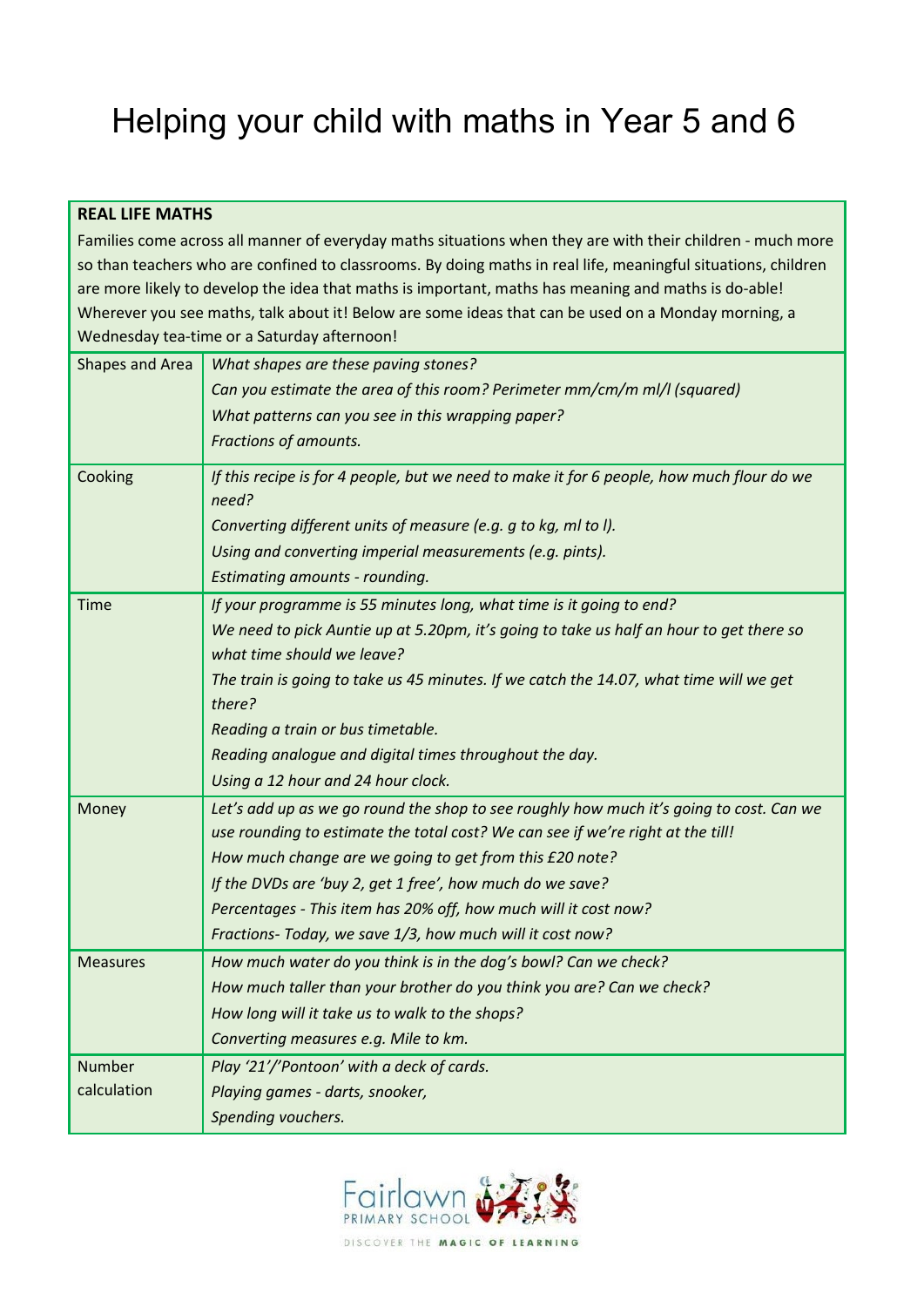# **Times Tables**

It is very useful for children to know their times tables fluently. Chanting and singing the tables when you're in the car, bath or park all help! Have a look for times table songs on YouTube.

[Click here](https://www.youtube.com/playlist?list=PLvMC7Wzm1mIF8CDTl1-QPgQGXVPAK-7lL) for a range of times table cover songs to support your child to learn the times tables.

[Click here](https://www.youtube.com/playlist?list=PLvMC7Wzm1mIFNODL7AW8WGHfTgJsKYZPv) for a range of times table dance videos.

It is also helpful to understand the times tables, and not just learn the parrot-fashion. Have you noticed these things?

| <b>Times table</b> | <b>Patterns and links</b>                                                                                                                                                     |  |  |  |
|--------------------|-------------------------------------------------------------------------------------------------------------------------------------------------------------------------------|--|--|--|
| x0                 | Multiplying a number by 0 gives 0. Zero lots of 2 is zero. Zero lots of 7 is zero.                                                                                            |  |  |  |
| x1                 | Multiplying a number by 1 gives the same answer. One lot of 2 is still 2. One lot<br>of 7 is still 7.                                                                         |  |  |  |
| x <sub>2</sub>     | The ones digits repeat in this pattern; 2,4,6,8,0<br>All the numbers are even.<br>Multiplying by 2 is the same as doubling.                                                   |  |  |  |
| x3                 | The numbers alternate odd, even, odd, even                                                                                                                                    |  |  |  |
| x4                 | All the numbers are even.<br>You can double and double again to multiply by 4.                                                                                                |  |  |  |
| x5                 | All the numbers end in a 5 or a 0.<br>The numbers alternate odd, even, odd, even.                                                                                             |  |  |  |
| x6                 | All the numbers are even.<br>You can multiply by three and then double.                                                                                                       |  |  |  |
| x7                 | The numbers alternate odd, even, odd, even.<br>You can multiply by 5 and then add two lots.                                                                                   |  |  |  |
| x8                 | All the numbers are even.<br>You can double, double and double again to multiply by 8.                                                                                        |  |  |  |
| x9                 | As the tens digit goes up by 1, the ones digit goes down by 1.<br>You can x10 and then subtract one lot.                                                                      |  |  |  |
| x10                | All the numbers end in zero.<br>The tens digit goes up by one each time.                                                                                                      |  |  |  |
| x11                | The tens digit and the ones digit are the same. They both go up by one each<br>time.<br>The numbers alternate odd, even, odd, even.<br>You can x10 and then add one more lot. |  |  |  |
| x12                | All the numbers are even.<br>You can x10 and then add two more lots.<br>You can multiply by six and then double.                                                              |  |  |  |

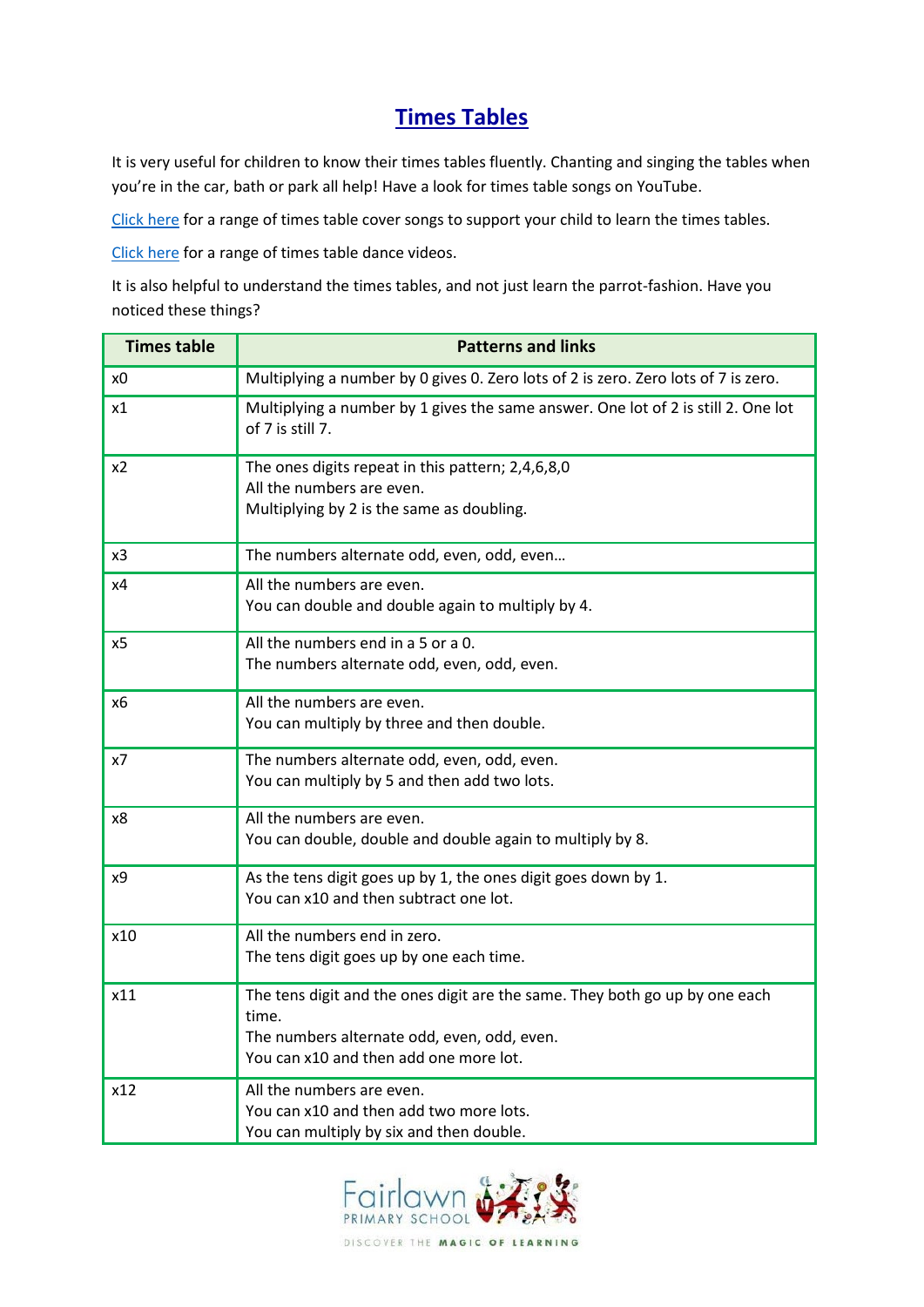# **Maths Games**

Playing maths games with children is also a great idea! It develops positive attitudes, mental maths strategies (which are very important), and is a good way of keeping them away from the TV!

The games below are designed to be adapted and varied. Learn the basic rules and then change them up as you want – let the children decide what to do!

### **BINGO**

Draw one 3x3 grid for each player which they fill with numbers up to 100, for example:

| $^{\prime}$ |    | 16 |
|-------------|----|----|
| 42          | 24 | 81 |
| 96          | 56 | 48 |

The caller calls a multiplication or division fact. If the player has the answer, they cross it off their grid.

i.e. If the caller says 6 x 7, any player can cross off 42 as  $6 \times 7 = 42$ 

The first player with 3 in a line calls BINGO!

Playing against brothers, sisters, cousins, aunties, grandmas can be competitive and fun.

This can be played with lots of variations:

- Doubling numbers
- Halving numbers
- Number bonds to 100 etc.
- Mental addition and subtraction
- Multiply by 10, 100, 1000

#### **WHAT'S THE ANSWER?**

Decide on the answer e.g. 30. Each player has think of as many questions as they can for which 30 is the answer e.g. half of 60; 27+3, double 15.

After 1 minute, unique questions only get a point and the player with the highest point score wins.

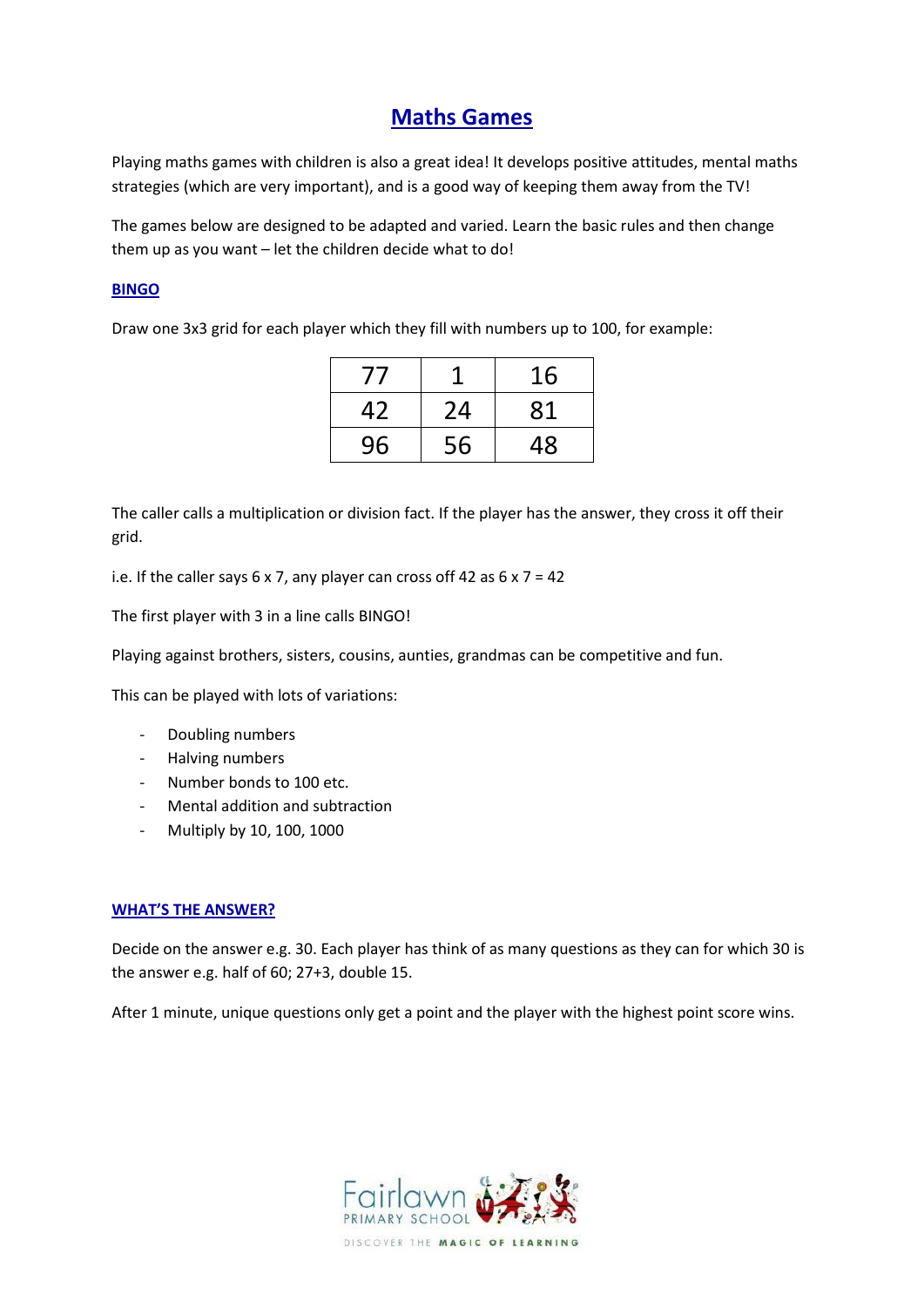#### **COUNTDOWN**

Throw a dice 5 times to create 5 numbers. Decide upon a total. Players have to try to reach the total; they can use  $+ - x \div a$  as many times as they like, but they can only use each number once. The player nearest to the total wins that round.

To make it harder/easier, change the number of numbers, decide that every number has to be used once and only once, change the total, put players in pairs to play etc.

You can generate your own countdown b[y clicking here.](http://www.maths-resources.com/countdown/practise.html#numbers)

#### **WHAT NUMBER CAN YOU MAKE?**

Cut out twenty pieces of paper and write one 0-9 digit on each twice:

| $\mathbf{1}$ | 2 3 |  |
|--------------|-----|--|
| 56789        |     |  |

Turn the cards face down.

Decide on a target. It might be an:

- The largest number
- A number in the 3 times table
- A number greater than 6,000 but less than 10,000

Take it in turns to take a card, turn it over and put it in a place value grid:

| <b>TTh</b> | <b>Th</b> |  |  |
|------------|-----------|--|--|
|            |           |  |  |
|            |           |  |  |

*The digit can't be moved once it's been placed!*

Whoever gets the target number wins!

You could change your grid to make it HTO, ThHTO, HThTThThHTO etc.

You could also like this to prime numbers, square numbers and cube numbers.

#### **CARD GAMES**

[Click here](https://www.weareteachers.com/math-card-games/) to find a range of cards games to play with your child.